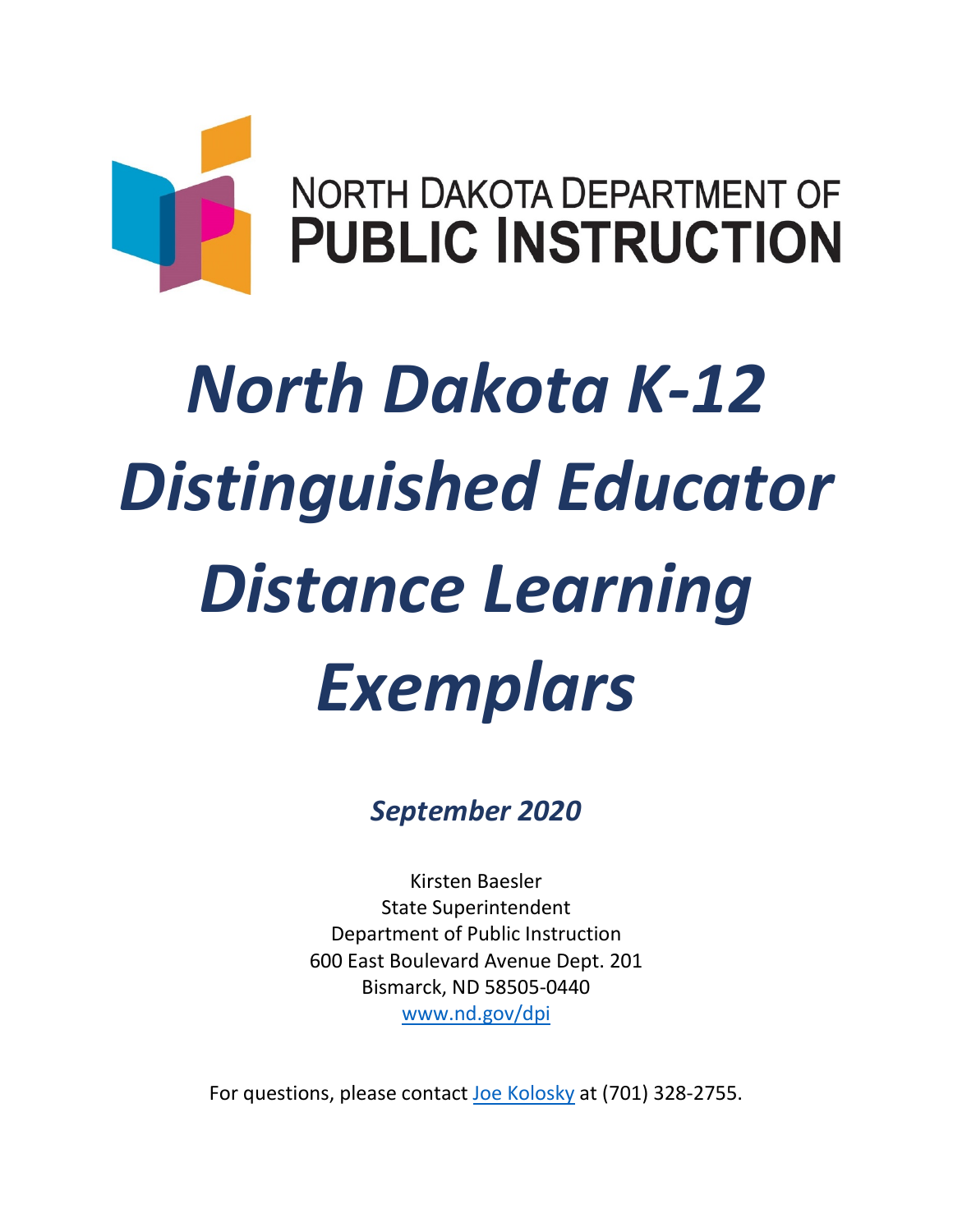# *Table of Contents*

| 1.    | 4  |
|-------|----|
| П.    | 4  |
| III.  | 6  |
| IV.   | 8  |
| v.    | 9  |
| VI.   | 11 |
| VII.  | 12 |
| VIII. | 12 |
| IX.   | 13 |
| X.    | 16 |
| XI.   | 17 |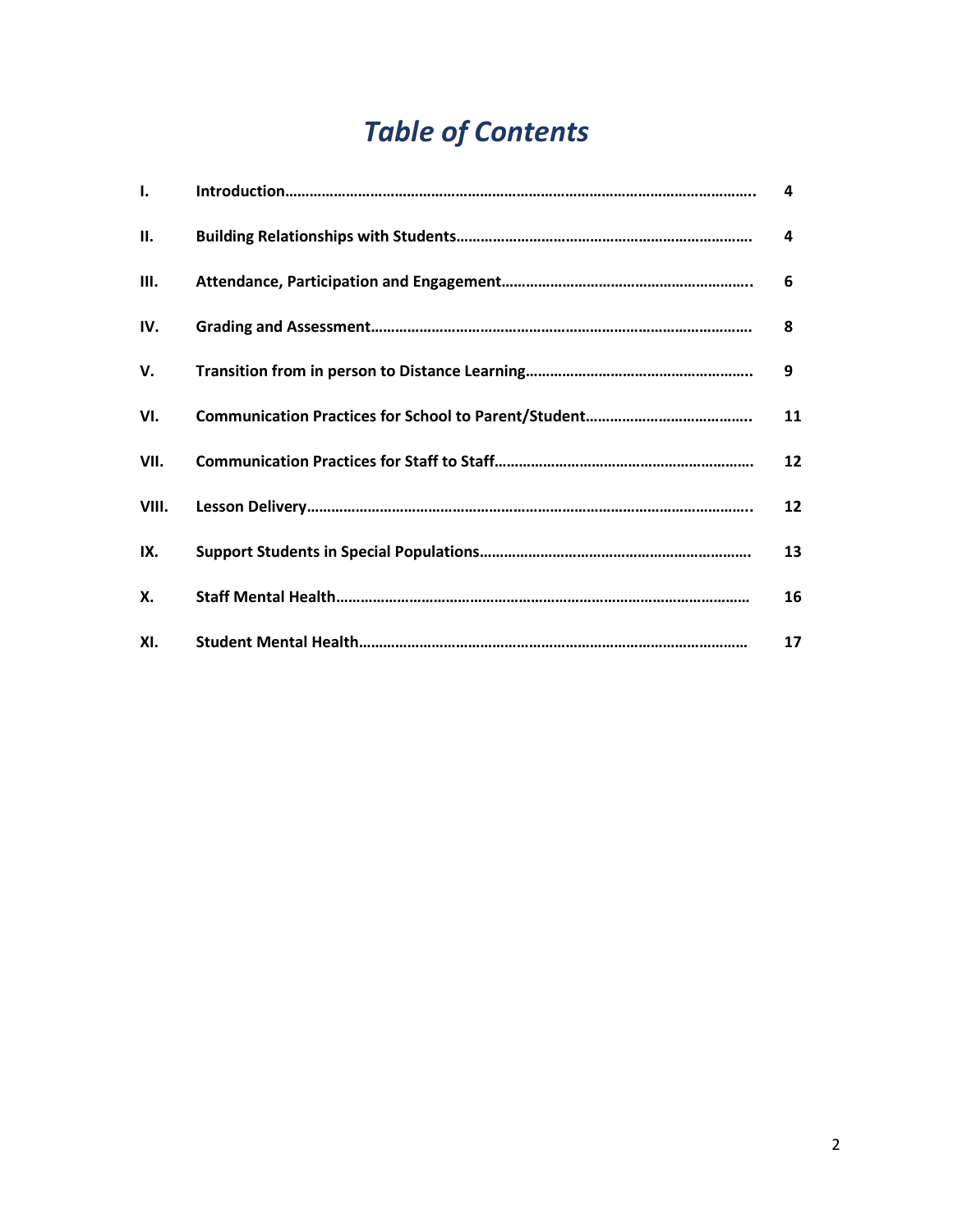Special thanks to the North Dakota teachers of the year, nominees, and ND Association Leaders who convened to create this document:

> Linda Hope: Teacher of the Year Nominee Heather Tomlin-Rohr: Teacher of the Year Nominee Jessica Brandt: Teacher of the Year Nominee Karyn Chiapella: Teacher of the Year Nominee Tina Pletan: ND Literacy Association David Volk: Teacher of the Year, 2004 Sara Volk: ND Council of Teachers of Mathematics Sara Bauman: ND Music Educators Association Mark Herold: ND Music Educators Association JoAnn Schapp: ND Science Teachers Association Paula Stroklund: ND Association of Career and Tech Ed Candace Brannan: ND Council of Teachers of English Mary Eldredge-Sandbo: Teacher of the Year, 2010 Karen Toavs: Teacher of the Year, 2011 Andrea Fox: Teacher of the Year, 2013 Amy Neal: Teacher of the Year, 2016 Leah Juelke: Teacher of the Year, 2018 Kayla Dornfeld: Teacher of the Year, 2019 Sara Medalen: Teacher of the Year, 2020 Dr. Yee Han Chu: ND Association of Gifted Children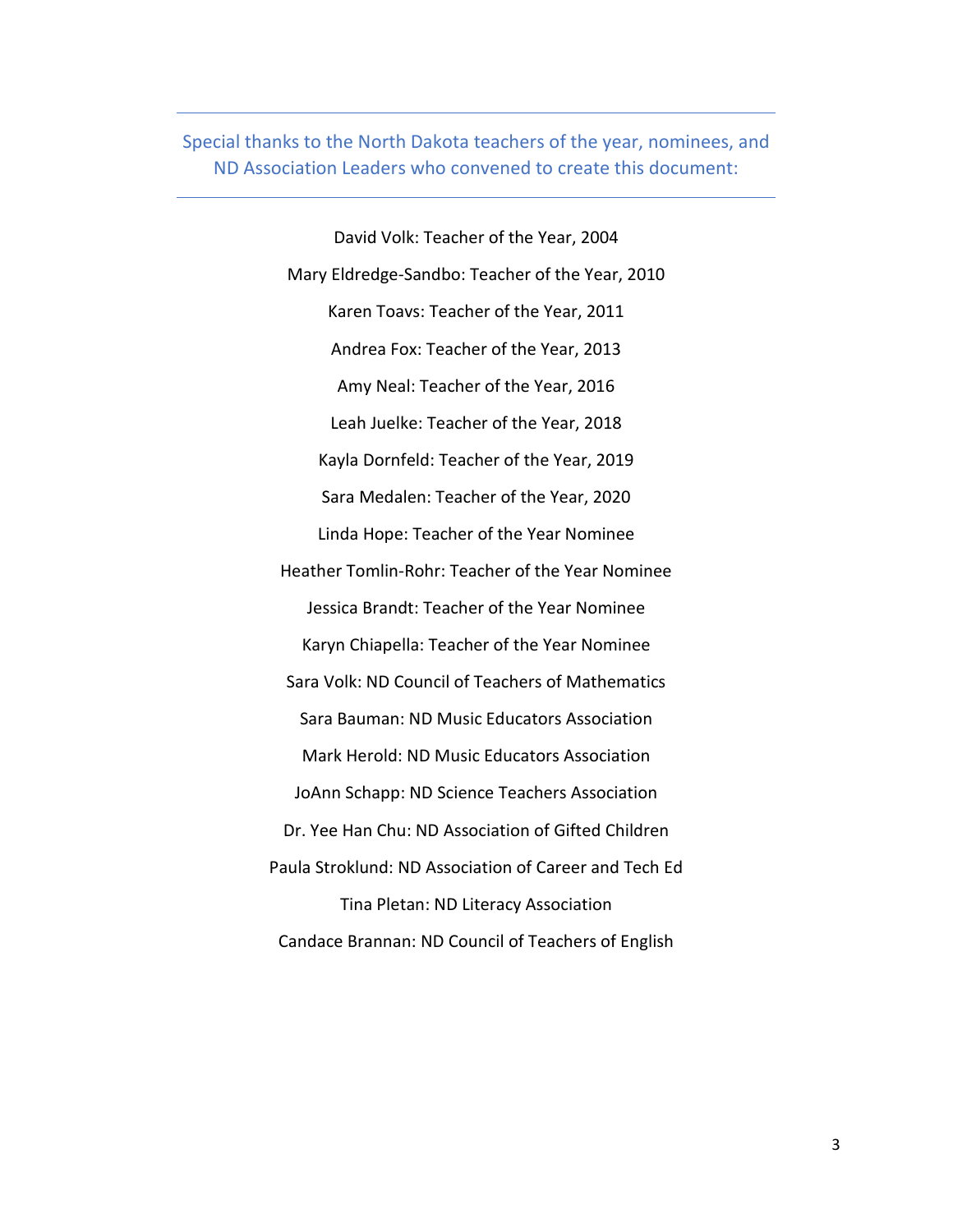# Introduction:

 Doug Burgum ordered schools closed to in-person student instruction for the following week, critical when the ban on in-person instruction continued through the 2019-20 school year. March 15, 2020, was a red-letter day for North Dakota's public schools. On that Sunday, Gov. and included a request that schools develop plans for distance learning. These plans became

 Keeping student learning at the top of their minds, our network of North Dakota State Teachers Public Instruction in July invited former State Teachers of the Year, STOY nominees, and other of the Year stepped forward, offering innovative tips to improve instruction and ways to resolve some growing pains with distance learning. To continue this momentum, the Department of classroom leaders to discuss how they overcame the challenges that they met with distance learning. The valuable suggestions and guidance in this document resulted from those conversations, and we expect it will be updated and improved as the 2020-21 school year continues.

 Our 2021 Teacher of the Year, Kristi Reinke of Jim Hill Middle School in Minot, aptly summed up her colleagues' work. "What I saw … was something right out of a movie. Teachers working together and literally flying the plane at the same time we were building it," she said. "I have never been more proud of my colleagues and my teacher friends in Minot, around North Dakota, and even around the rest of the country."

# Building Relationships with Students:

 What works for one student or groups of students will not work for all. The same goes for teachers, what works for one teacher might not work for another. But there are multiple ways to make distance learning work. All staff can help in the process of building student relationships. For example, paraprofessionals can make phone calls to check on students and bus drivers can drop off supplies or meals. All staff members need to be utilized whenever possible to help build strong relationships between the school and students/families. Communication is key! The more teachers communicate, the greater relationship they will be able to build relationships with students and families.

# Techniques to Build and Maintain Relationships:

- Reading books [\(Zoom/](https://zoom.us/)[SeeSaw/](https://web.seesaw.me/)etc.).
- silly props to make more fun). • Whole class, small group or individual meetings (may have done silly costumes or had
	- $\circ$  These meetings allowed teachers to check in, review work, offer help with projects etc.
- Chats [\(Zoom,](https://zoom.us/) [TEAMS,](https://teams.microsoft.com/uswe-01/downloads) [Google Classroom,](https://accounts.google.com/ServiceLogin/identifier?service=classroom&passive=1209600&continue=https%3A%2F%2Fclassroom.google.com%2F&followup=https%3A%2F%2Fclassroom.google.com%2F&emr=1&flowName=GlifWebSignIn&flowEntry=AddSession) etc.).
- Used [Instagram](https://www.instagram.com/) (with a teacher account) to stay in touch (high school students).
- [Seesaw-](https://web.seesaw.me/) used stickers and written feedback on work- can also do voice recordings and attach it to an assignment.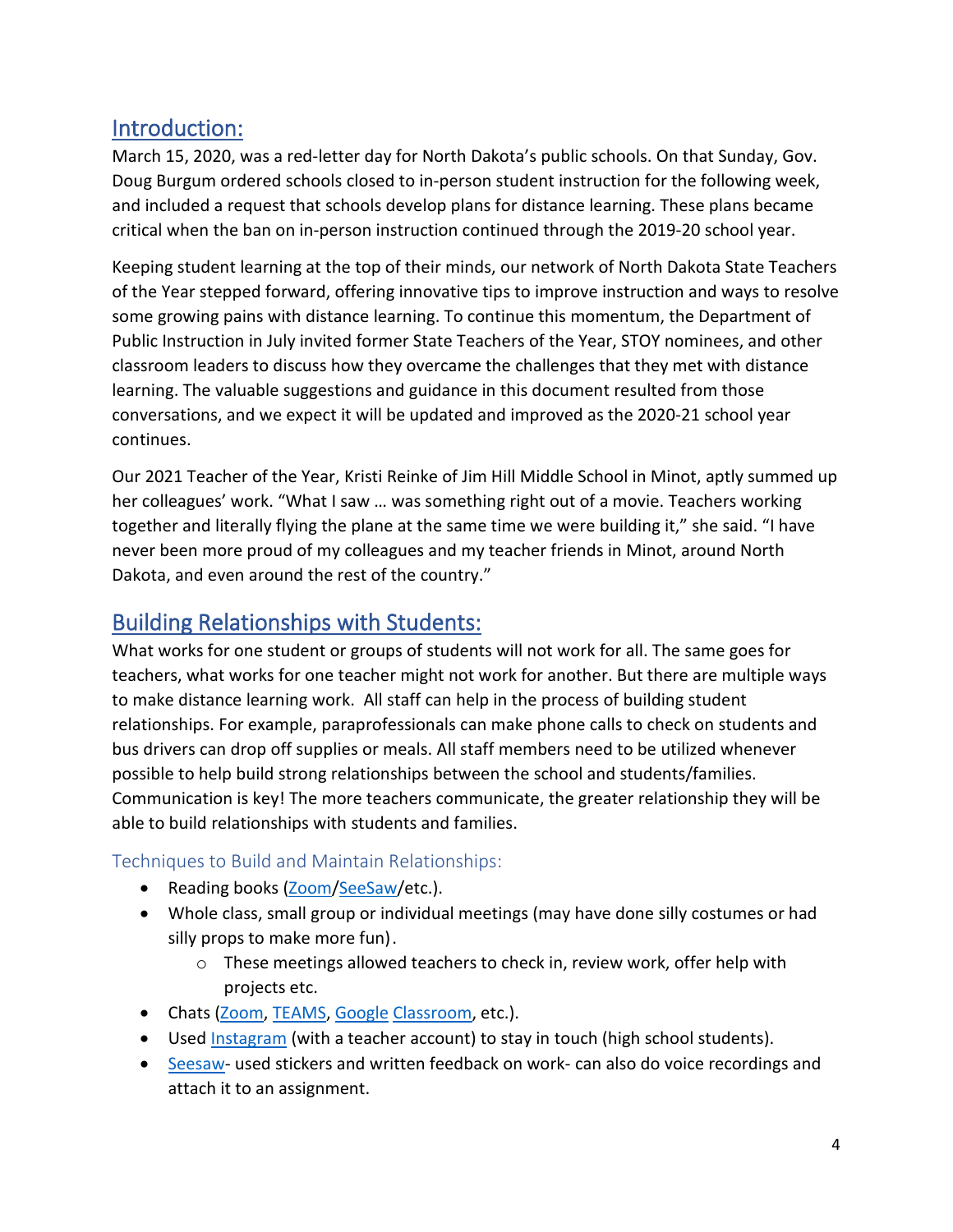- • Surveys/Polls- followed up on how students were doing, helped to check in and know how to adjust for students.
- Bell ringers that forced students to find an item and bring it back to discuss.
- [Flipgrid-](https://info.flipgrid.com/) (free online app)- could hide it so only the teacher could see the student work, student friendly and easy to use- (great for collaboration and modeling).
- • Recorded themselves at home and shared with the class (teachers and students- (get to know each other on a home/personal level).
	- o Helped to show that we are not alone.
	- $\circ$  Made personal connections with the other family members and not just the learner.
- Snail mail/postcards.
- Sidewalk chats/visits.
- Holiday acknowledgement (i.e. May Day baskets).
- Collaborative projects.
- be done in [Google Classroom](https://accounts.google.com/ServiceLogin/identifier?service=classroom&passive=1209600&continue=https%3A%2F%2Fclassroom.google.com%2F&followup=https%3A%2F%2Fclassroom.google.com%2F&emr=1&flowName=GlifWebSignIn&flowEntry=AddSession) or [SeeSaw\)](https://web.seesaw.me/). • Offered feedback on assignments that include questions for students to answer (could
- Social Emotional Learning (SEL) video lessons, developed by counselors.

### Issues During Distance Learning:

- Lack of technology.
	- o Every household was ensured one device, but if there were siblings- not all students could have a device when needed (seemed to be a bigger problem for elementary students).
		- Some schools are using CARES funding to buy more devices.
		- companies stepped up ensure that all families had an internet. **Internet access was also an issue. However, in many communities',** connection, however, there are concerns that this will continue, for fall.)
		- **Access to a strong internet connection is foundational for distance**  order to function correctly and, this can cause problems for students with learning to be successful (i.e. some apps require a lot of bandwidth in weak signals).
- Are their legality issues for live streaming? (Thinking about student security. Needing secure links.)
	- $\circ$  Is it a legal issue if parents and students are seeing other students in the classroom?
	- o What if Special Education and services are being provided? Does that violate HIPAA?
	- o Do families need to sign legal waivers?
- Webcam requirements
	- o Affect relationships. <sup>o</sup> Affect relationships. 5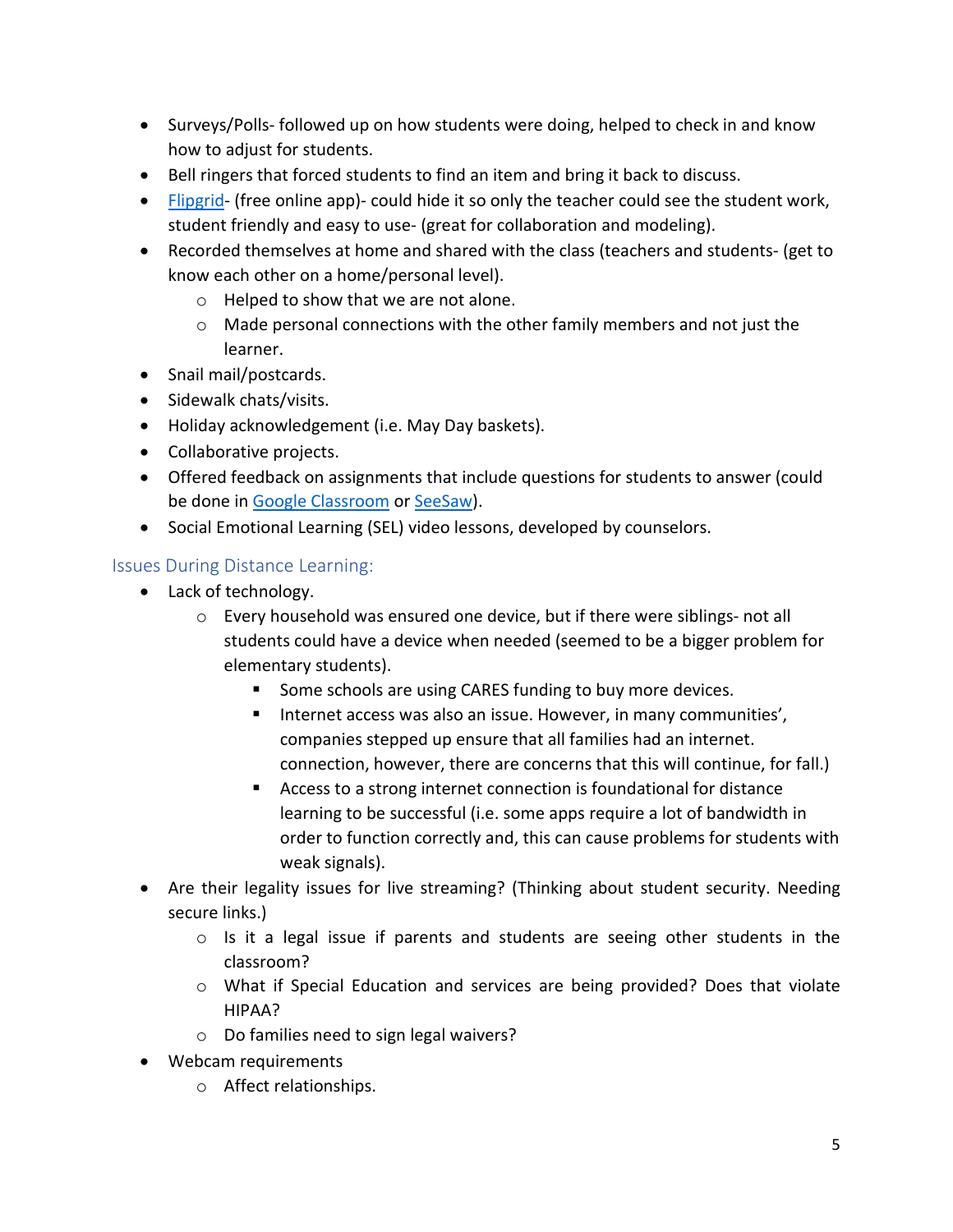- o Issue of equity.
- o No perfect answer.
- $\circ$  Home situations also need to be kept in mind. We need to stay sensitive to what may be going on at home.
- $\circ$  Using a green screen or a filter is a great way to help students who don't want to show their face on camera feel more comfortable.

# Attendance, Participation and Engagement:

 their own pace. Other students struggled with one or more aspects of distance learning. how to ask for help, and transporting work and devices with them if they were switching houses prioritized. However, with the probability of distance learning occurring in the fall, it is important leaders to ensure that as the teacher, you are following the schools/district policy on how attendance will be handled this school year regarding distance learning. This proved to be a difficult aspect of distance learning. For many students, distance learning worked very well. Many students enjoyed, and even thrived, when they were able to work at Common struggles included keeping track of assigned work and resources, understanding instructions, regularly attending synchronous learning sessions, handing in work, not knowing or locations during distance learning. Last spring, grace, flexibility, and understanding were highly to consider ways to continue to provide engaging and rigorous learning opportunities at an increased level of accountability. It is important to talk with your administrator and district

 Consistency is vitally important in setting a high bar for teaching and learning. Teachers in schools distance learning environment. A way to build consistency is to create a schedule and stick to it for at least the first quarter (continual switching causes stress, frustration, and confusion). When the entire staff works together as a team, the learning environment is stronger. Early communication to parents and students is vital in the success of distance learning. Make sure look like, and it would be easiest if they are addressed at a districtwide level. where protocols were consistently followed reported the greatest success in maintaining a strong that every teacher and preferably as a school all communication is consistent and cohesive about all policies and procedures as we enter this fall. Everyone should be aware of what school will

# Attendance Ideas:

 Schools should consider who, how, and how often they are going to be taking attendance. Decide what platform your school is going to use. Some platforms to consider are

- [Seesaw.](https://web.seesaw.me/)
- [Google Classroom.](https://accounts.google.com/ServiceLogin/identifier?service=classroom&passive=1209600&continue=https%3A%2F%2Fclassroom.google.com%2F&followup=https%3A%2F%2Fclassroom.google.com%2F&emr=1&flowName=GlifWebSignIn&flowEntry=AddSession)
- [TEAMs.](https://teams.microsoft.com/uswe-01/downloads)
- Weekly phone calls.
- **Zoom** for live classes.
- Surveys.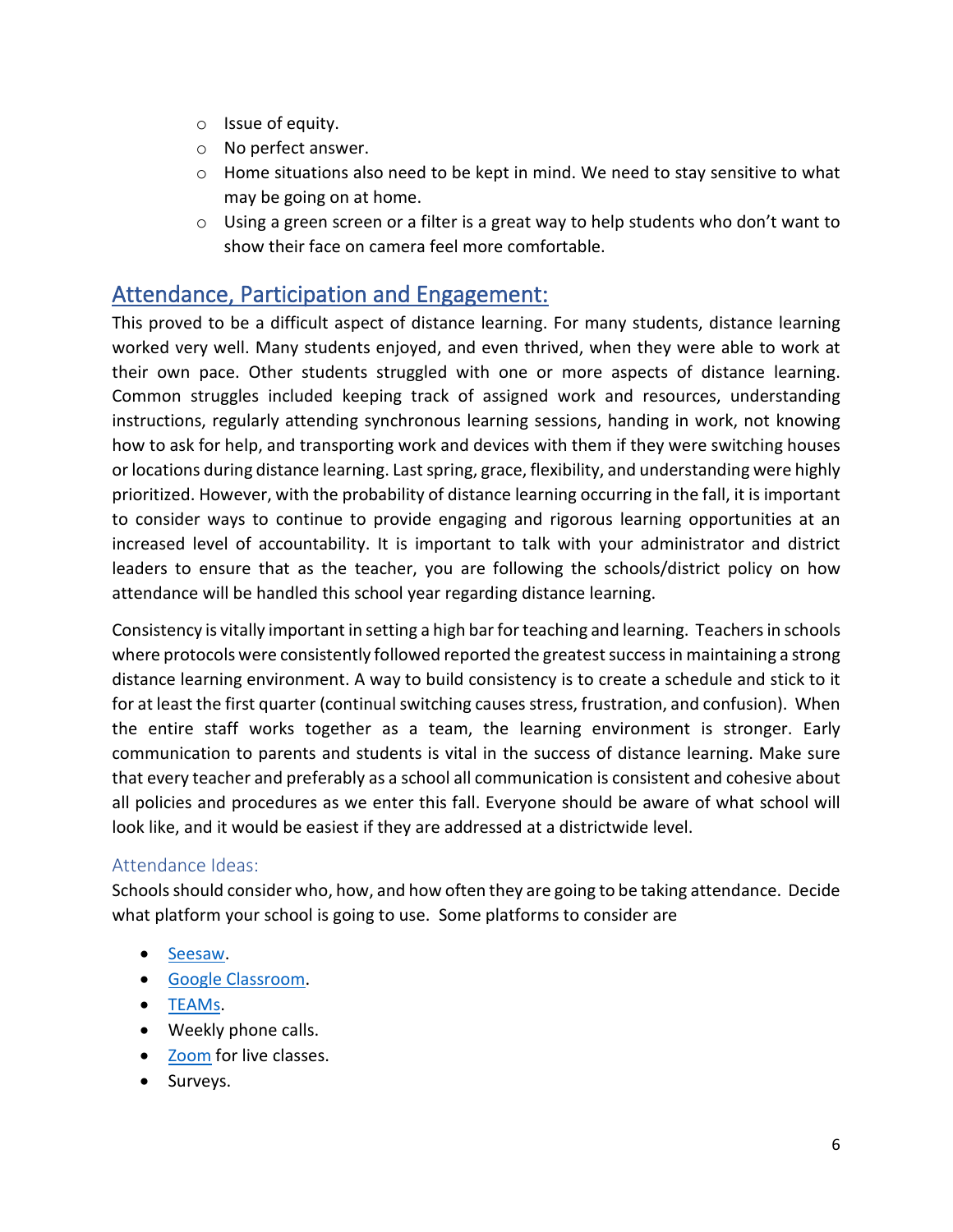# Engagement Activities:

 It can be challenging to create a highly engaging atmosphere when teaching via distance learning. Here are some ideas that may help:

- Video chats [\(Zoom,](https://zoom.us/) [TEAMS,](https://teams.microsoft.com/uswe-01/downloads) [Google\)](https://accounts.google.com/ServiceLogin/identifier?service=classroom&passive=1209600&continue=https%3A%2F%2Fclassroom.google.com%2F&followup=https%3A%2F%2Fclassroom.google.com%2F&emr=1&flowName=GlifWebSignIn&flowEntry=AddSession).
- Show and tell.
- Polls, surveys, weekly forms [\(Pear Deck,](https://www.peardeck.com/microsoft) [Zoom,](https://zoom.us/) etc.).
- Open-ended questions: via chats, discussion boards, assignments, or **Zoom** sessions.
- • Stop and shares during lessons (this helped to ensure students were still participating especially in the high school setting).
- Give student work choices to build and demonstrate understanding.
- Projects that overlap multiple content areas.
- Projects that pertain to family and community so there is buy-in from all.
- Projects around the house that related to life skills.
- • "Passion Day" during the week, (teach the class something that you are passionate about).
- Guest speakers and readers.
- Field trips to businesses via [Zoom.](https://zoom.us/)
- Guess the "mystery person" day.
- • Establish a makeup day during the week.
	- $\circ$  No new work will be assigned. Teachers will reach out to students who need to get caught up or that have missed class.
		- the high school level. If five teachers call each week it gets overwhelming. Decide who will oversee reaching out to specific students. An advisor or paraprofessionals were utilized to keep in touch with students and help them finish assignments and/or to increase engagement while reducing Make sure you have a system in place for who will do this, especially at team system works well for older students. In some schools, stress for parents.

# Things to Consider:

- High school students do well with set schedules (i.e. showing up to a live class via [Zoom\)](https://zoom.us/).
- times, since many need an adult to assist them. Instead, many schools/districts have decided to grade on completion and turning in assignments. • It is difficult to hold elementary students accountable to show up for scheduled class
- • Some parents are available to help only at night and on weekends. Teachers need to be aware of due dates for assignments because of this. Teachers should make sure they are giving students enough time to accommodate parent schedules if their support is going to be needed.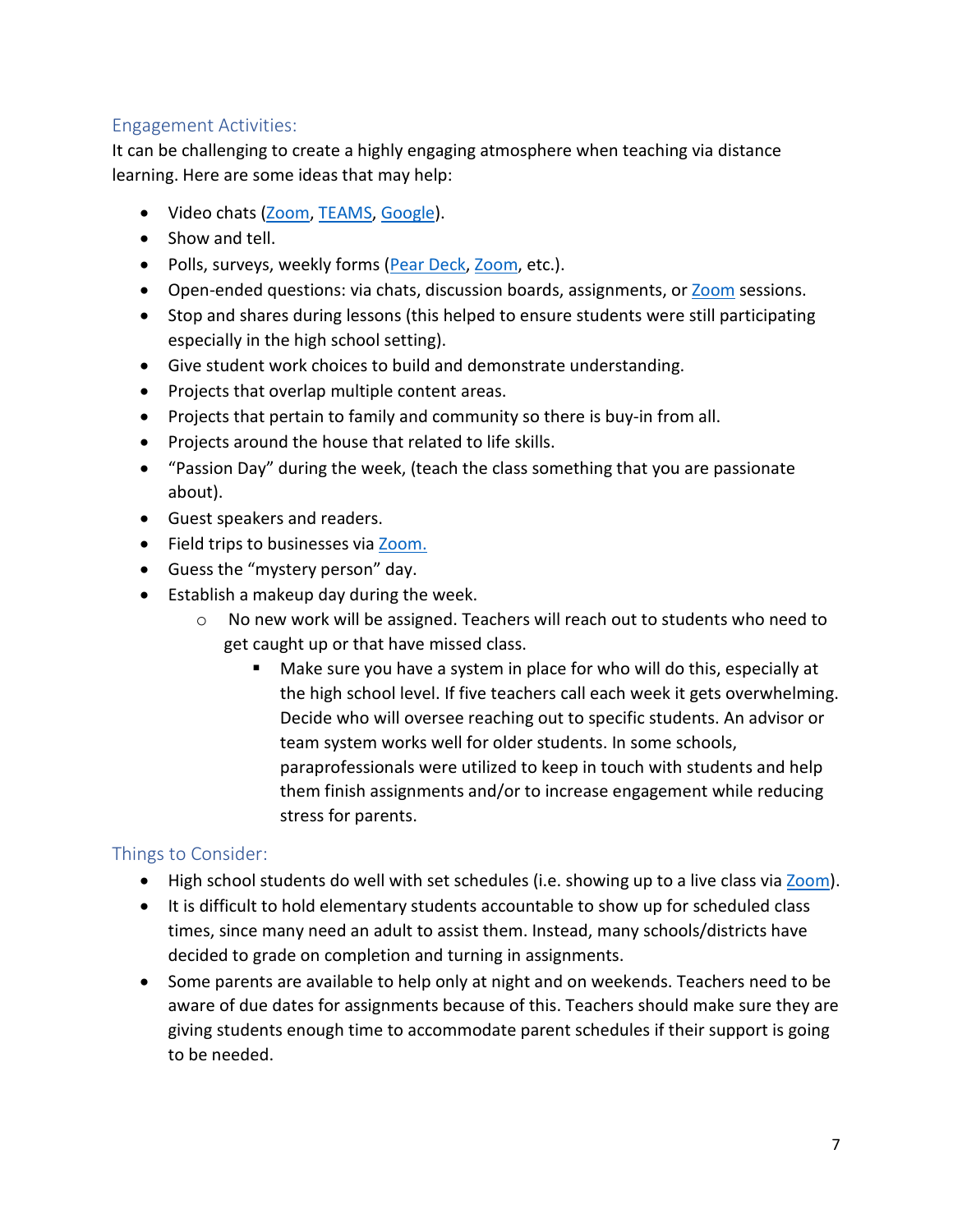- • Sometimes it comes down to the parents being on top of things. How do teachers hold the students accountable and responsible when it is truly a parents' accountability issue?
	- $\circ$  Many teachers found that phone calls were the best method to re-engage a parent/student into distance learning.
- • One suggestion for elementary students is to do weekly assignments and use that as the accountability factor. This allows for the flexibility that elementary school parents may need to support their children with their learning.
- Career, technical education, and fine arts classes must have more hands-on opportunities to better engage students.
	- o [SeeSaw](https://web.seesaw.me/) or digital pictures allow for collection of hands-on projects.

# Grading and Assessment:

 sure that as a teacher, you understand how your school/district is going to handle this moving forward. Some schools/districts are doing grades every quarter with a minimum number of grades each week, while others are grading each semester. It would be best if these communications and decisions are done, at the very least, at a schoolwide level for cohesion. distance learning. Rubrics can also help create grading cohesion from one teacher to the next. How this task was handled last spring ranged widely across the state and even within the same school building. Enter this fall expecting that stricter expectations will be enforced. Clear expectations, protocols, and systematic processes need to be explicitly communicated. Make Schools and teachers may need to consider creating rubrics to help with grading, since most teachers found that open-ended questions and projects proved to be most successful during

# Assignments and Assessments:

- Projects/project-based learning.
- • Choice between working independently or with a partner (students can find creative ways to collaborate even during distance learning).
- Open-ended questions.
- Continually asking questions throughout a live class meeting.
- • Exit questions to ensure that students were present for the entire live lesson or watched the entire recorded lesson.
- STEM lessons/activities.
- • Learning activities that leverage being "home" (i.e. backyard experiments, cooking with a parent, measuring furniture, etc.).

# Apps That Work Well:

- [Khan Academy.](https://www.khanacademy.org/)
- [SeeSaw.](https://web.seesaw.me/)
- [Google \(Forms, Classroom, Quiz, Slides\).](https://accounts.google.com/ServiceLogin/identifier?service=classroom&passive=1209600&continue=https%3A%2F%2Fclassroom.google.com%2F&followup=https%3A%2F%2Fclassroom.google.com%2F&emr=1&flowName=GlifWebSignIn&flowEntry=AddSession)
- [PowerSchool.](https://www.powerschool.com/)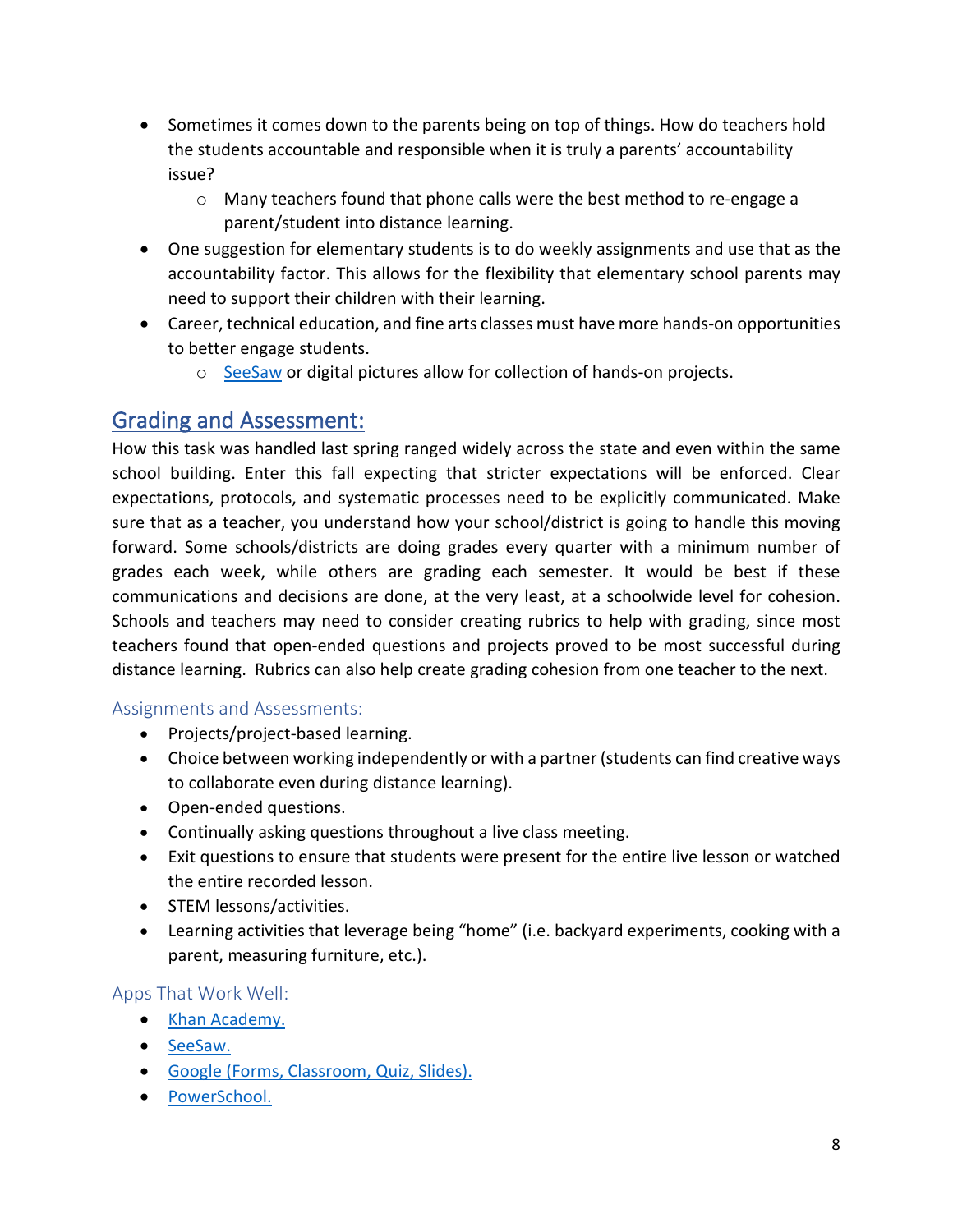- [ClassDojo.](https://www.classdojo.com/)
- [Remind.](https://www.remind.com/)
- [Pear Deck.](https://www.peardeck.com/microsoft)
- [TEAMS.](https://teams.microsoft.com/uswe-01/downloads)
- [Edpuzzle.](https://edpuzzle.com/)
- [Edulastic.](https://edulastic.com/)
- [InsertLearning.](https://insertlearning.com/)
- [Smore Newsletters.](https://www.smore.com/)
- Digital Notebooks.
- [Flipgrid.](https://info.flipgrid.com/)
- [Loom.](https://www.loom.com/)
- [Screencastify.](https://www.screencastify.com/)
- [Alice Keeler's Webcam.](https://chrome.google.com/webstore/detail/alice-keeler-webcam-recor/ljkchdmiefjpclcpniabljokcaedooaa)
- [BoomCards-](https://wow.boomlearning.com/) (track scores and performances and works on many platforms).
- [Facebook,](https://www.facebook.com/) [Instagram,](https://www.instagram.com/) and [YouTube.](https://www.youtube.com/)
	- $\circ$  There are many teacher resources on how to use digital platforms and include precreated lessons to support distance learning.

# Transition from In-Person to Distance Learning:

 It is important to establish that last spring was "Emergency Teaching"; It was not true "Distance Learning". Teachers and schools were asked to change their teaching strategies, routines, and lesson delivery styles within a matter of days. For some students and schools, (specifically the worked well. For others this was a very difficult and frustrating process. There was an overwhelming concern of how materials would be delivered to students, how teachers could ones that already had enough technology for each student to have their own device) this connect with students and parents, which students needed internet/devices/both, how will IEPs/504s be met, etc.?

 need to be established are schoolwide protocols to handle communication, attendance, If schools are going to proceed with distance learning in the fall, one of the first things that will scheduling, workload, technology needs, and platforms.

 students, parents, and stakeholders. On top of this, each teacher needs to spend the first few days going over digital citizenship and setting up norms on how to handle working, submitting work, and collaborating in a digital world. Schools and teachers should also consider recording lessons, or even live lessons, to allow students to revisit learning and ensure that students can make up lessons if they miss class. Many teachers desire professional development regarding Schools will also need to establish a means of collecting/distributing this information to all staff, digital platforms and how to facilitate learning and relationships in a digital community.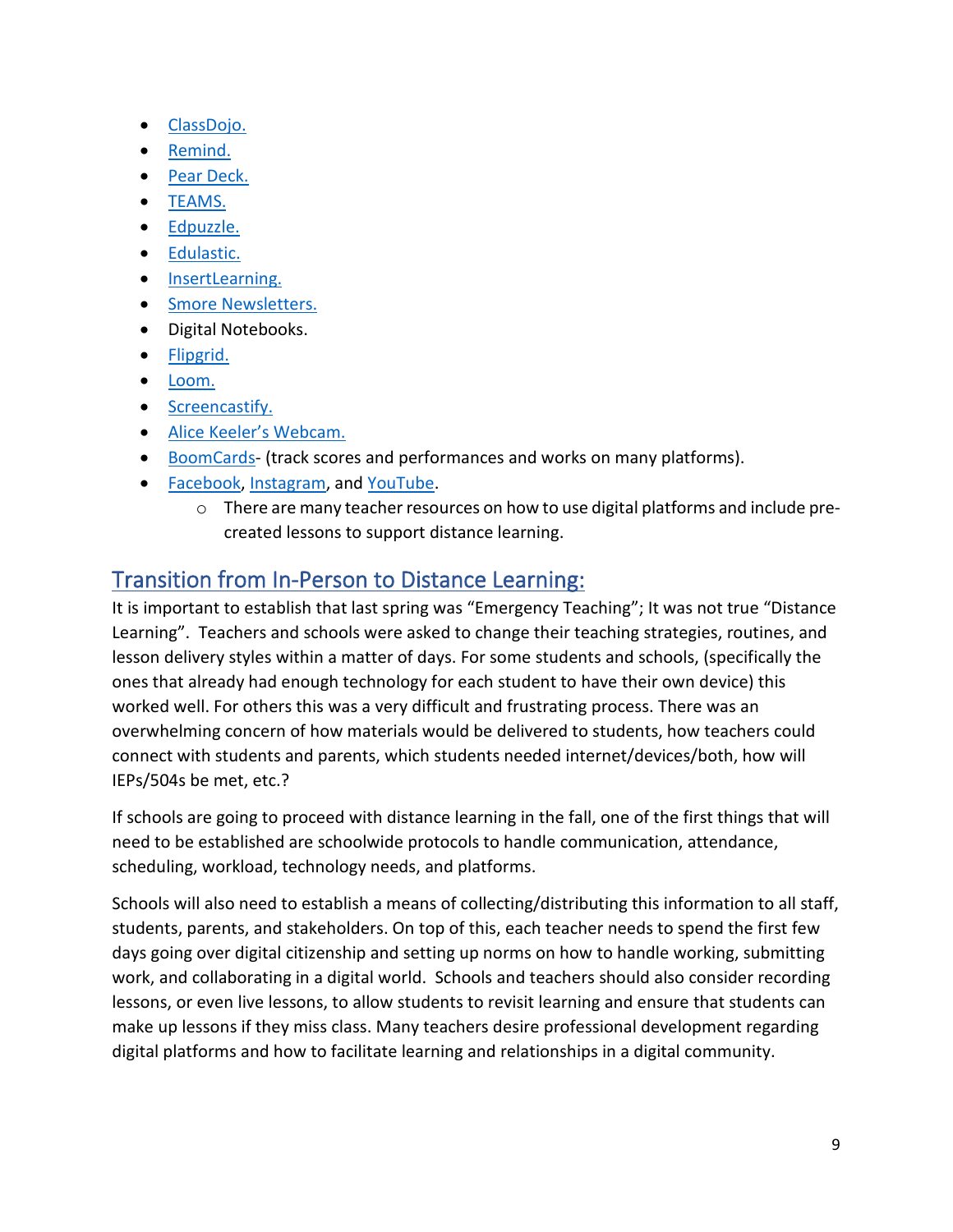Finally, schools need to come up with a school health and safety plan. Decisions need to be amount of time (birth/adoption of child, medical treatments, etc.)? Will substitutes be available? These are all questions that need to be addressed and answered explicitly. Everyone unless and until you are told they have been overly communicated. made on what will happen if a student/teacher cannot come back to school. What will the school do if a student tests positive? What if a teacher or staff member tests positive? How will a school ensure that learning continues in a cohesive way if learning must switch from face-toface to distance learning? What will happen if a teacher is unable to teach for an extended should be aware of what school will look like, and it would be easiest if they are addressed at a district-wide level. Communication is key! Communicate these systems, protocols, and policies

### Things to Consider:

- How to handle chats in an online platform (especially for elementary).
- • When assignments go out, when it is due, how to turn it in, what platforms to use and how to use them.
- Set up a schedule and stick to it (i.e. office hours).
- Who is going to be communicating with each student/parent, how and how often?
- Select a consistent platform for teachers to communicate with students and parents.
- Inform parents and/or students how to set up notifications.
- Home packets for students (effective for some) that didn't have devices or that needed something extra to assist.
	- $\circ$  i.e. on Monday, the bus driver would take it out to students and pick up on Friday.
	- $\circ$  If packets didn't get returned, it made them difficult to grade.

# Ideas to Continue/Distribute Communication Regarding District/School Changes:

- Radio.
- Newsletters.
- Surveys.
- [Google.](https://accounts.google.com/ServiceLogin/identifier?service=classroom&passive=1209600&continue=https%3A%2F%2Fclassroom.google.com%2F&followup=https%3A%2F%2Fclassroom.google.com%2F&emr=1&flowName=GlifWebSignIn&flowEntry=AddSession)
- [SeeSaw.](https://web.seesaw.me/)
- [Remind.](https://www.remind.com/)
- [ClassDojo.](https://www.classdojo.com/)
- [PowerSchool.](https://www.powerschool.com/)
- Phone calls.
- [Facebook](https://www.facebook.com/)[/Instagram](https://www.instagram.com/) or any other social media site.
- Letters.
- Door-to-door with proper safety and social-distancing protocols set in place.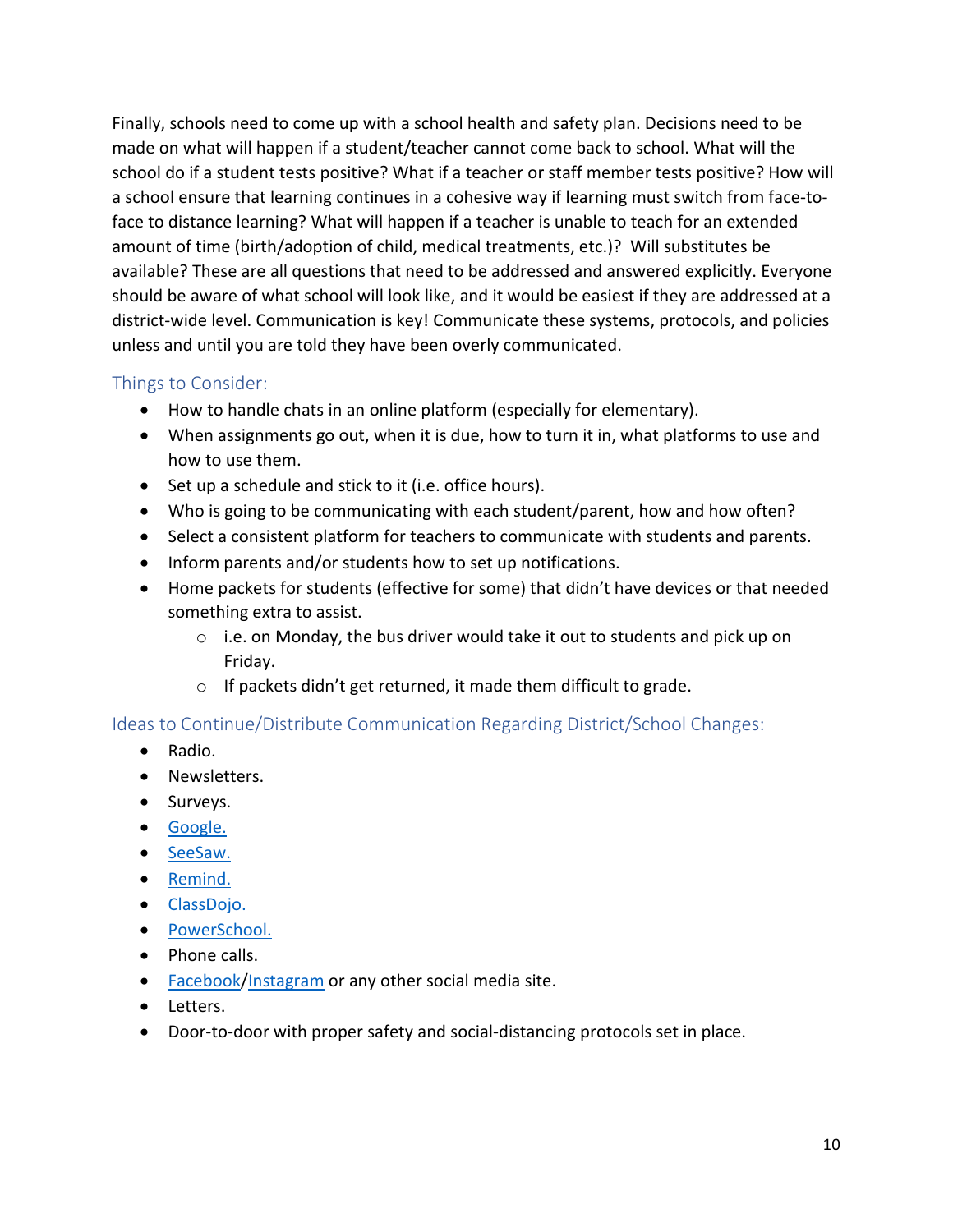# Communication Practices for School to Parent/Student:

 and share it with students and parents. The video could explicitly state expectations for distance learning. This would help to provide a cohesive message, especially for those in large essential, but at a minimum, a schoolwide approach needs to be established. This will cut down for extended time, etc. This will have to be done on an individual basis and will have to be worked out between all parties involved. Remember, the end goal is that communication is (platform) works best for them and their family. If a student or a parent becomes disengaged, Make sure that everyone is sending the same message, especially if it is a school or district-wide message. As an example, district administrators could create a "welcome back to school" video districts. This could be treated almost like a public service announcement. Communication is on a doubling-up of messages, or miscommunication of messages, that may occur which can cause individuals to become overwhelmed and frustrated. Once a protocol has been established, flexibility between teachers, parents, and students may have to be established if a student or parent is having difficulty, whether it is due to language barriers, time of day, need occurring and is fluid and continuous: thus, ensuring accurate and timely information is getting to all individuals. One idea is to survey parents to identify which form of communication one of the best ways to reengage is to make a phone call.

 work, home, and children. However, there were times that this had to be flexible for specific families and students due to jobs, parent availability, etc. When reaching out to parents, make Many teachers found it necessary to set up office hours to help keep a balance between family, sure you are reaching out for positives more than negatives. Also be empathetic as much as possible!

Helpful Platforms for Teacher-to-Student and Parent Communication:

- [Google \(Classroom & Meet\).](https://accounts.google.com/ServiceLogin/identifier?service=classroom&passive=1209600&continue=https%3A%2F%2Fclassroom.google.com%2F&followup=https%3A%2F%2Fclassroom.google.com%2F&emr=1&flowName=GlifWebSignIn&flowEntry=AddSession)
- School websites.
- Social media.
- [EDUcal.](https://educalonline.com/)
- [Remind.](https://www.remind.com/)
- [Blackboard](https://www.blackboard.com/)
- [Canvas.](https://canvas.instructure.com/login/canvas)
- [Edmodo.](https://new.edmodo.com/?go2url=/home)
- [Seesaw.](https://web.seesaw.me/)
- [PowerSchool.](https://www.powerschool.com/)
- Phone calls.
- Texting.
- Emails.
- Mail.
- Packets and notes sent home via bus.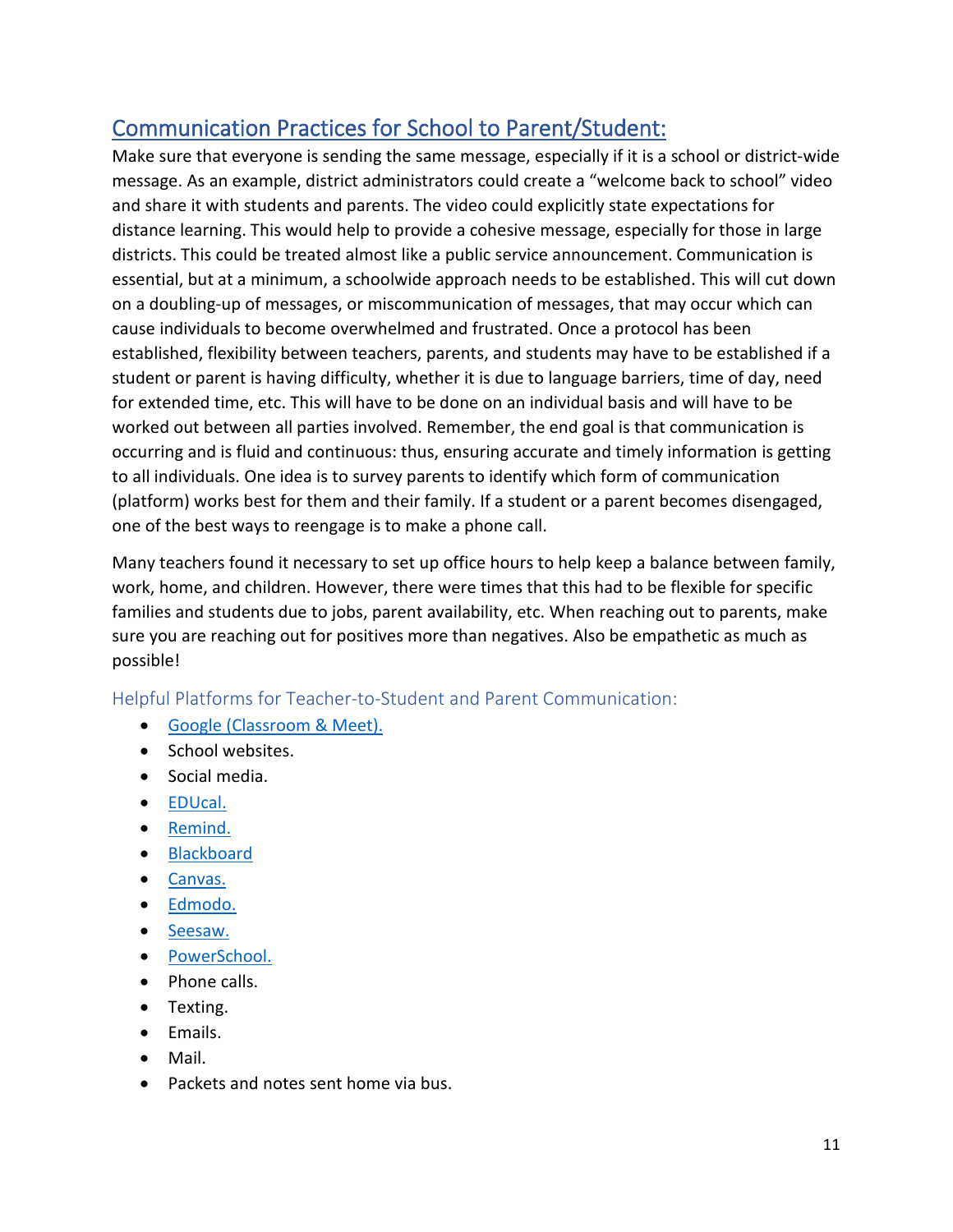# Communication Practices for Staff to Staff:

 Many schools stated that they met on a weekly basis both with their PLC groups, as well as an entire staff. This seemed to give staff a greater feeling of cohesion and gave them the ability to send out a singular unified message to parents and students. This also allowed staff to feel like their voice was being heard. Meeting weekly with PLCs gave teachers a social group, as well as a group that was there to support and assist with lesson plans. If distance learning is to continue into this fall, consistent and timely meetings must continue.

 work well to try to plan several days if not a week at a time to allow flexibility of time during the Time management is different when planning and implementing distance learning. It seemed to day for students and parents to turn in work or contact the teacher. This also allowed teachers the opportunity to get caught up on grading and meeting with students that needed extra help.

Helpful Platforms for Teacher-to-Teacher Communication:

- [Zoom.](https://zoom.us/)
- Phone calls.
- Texting.
- Emails.
- [TEAMS.](https://teams.microsoft.com/uswe-01/downloads)
- [Facebook](https://www.facebook.com/)[/Instagram](https://www.instagram.com/) or other social media sites.
- [SeeSaw.](https://web.seesaw.me/)

# Lesson Delivery:

 differences and teacher-to-teacher differences. One thing to remember is that successful lesson delivery changes from group to group. Many teachers noted that it may be beneficial to discuss with older students what works best for them. This may increase buy-in and engagement levels with learning. There was a large variety of how lessons were delivered. This ranged from grade level

Suggestions for planning and delivering distance learning lessons include:

- [Google Classroom.](https://accounts.google.com/ServiceLogin/identifier?service=classroom&passive=1209600&continue=https%3A%2F%2Fclassroom.google.com%2F&followup=https%3A%2F%2Fclassroom.google.com%2F&emr=1&flowName=GlifWebSignIn&flowEntry=AddSession)
- Smore.
- [Google Meet,](https://accounts.google.com/ServiceLogin/identifier?service=classroom&passive=1209600&continue=https%3A%2F%2Fclassroom.google.com%2F&followup=https%3A%2F%2Fclassroom.google.com%2F&emr=1&flowName=GlifWebSignIn&flowEntry=AddSession) [TEAMS,](https://teams.microsoft.com/uswe-01/downloads) [Zoom](https://zoom.us/) (for instruction, small group, and individual learning).
- Videotape lessons for students to revisit learning or if they missed a class.
- • Make sure students can see and hear you (teacher), as it is extremely important and others did this entirely through one platform such as [SeeSaw](https://web.seesaw.me/) or [Google.](https://accounts.google.com/ServiceLogin/identifier?service=classroom&passive=1209600&continue=https%3A%2F%2Fclassroom.google.com%2F&followup=https%3A%2F%2Fclassroom.google.com%2F&emr=1&flowName=GlifWebSignIn&flowEntry=AddSession) greatly increases student participation and engagement. Some teachers did this through screen record on an IOS device and then uploaded to [YouTube](https://www.youtube.com/) for students to access,
- Open-ended questions help to ensure participation and understanding.
- Submitting pictures of students doing the work- ensures authentic work and learning.
- Project based learning- creates greater buy-in and student participation.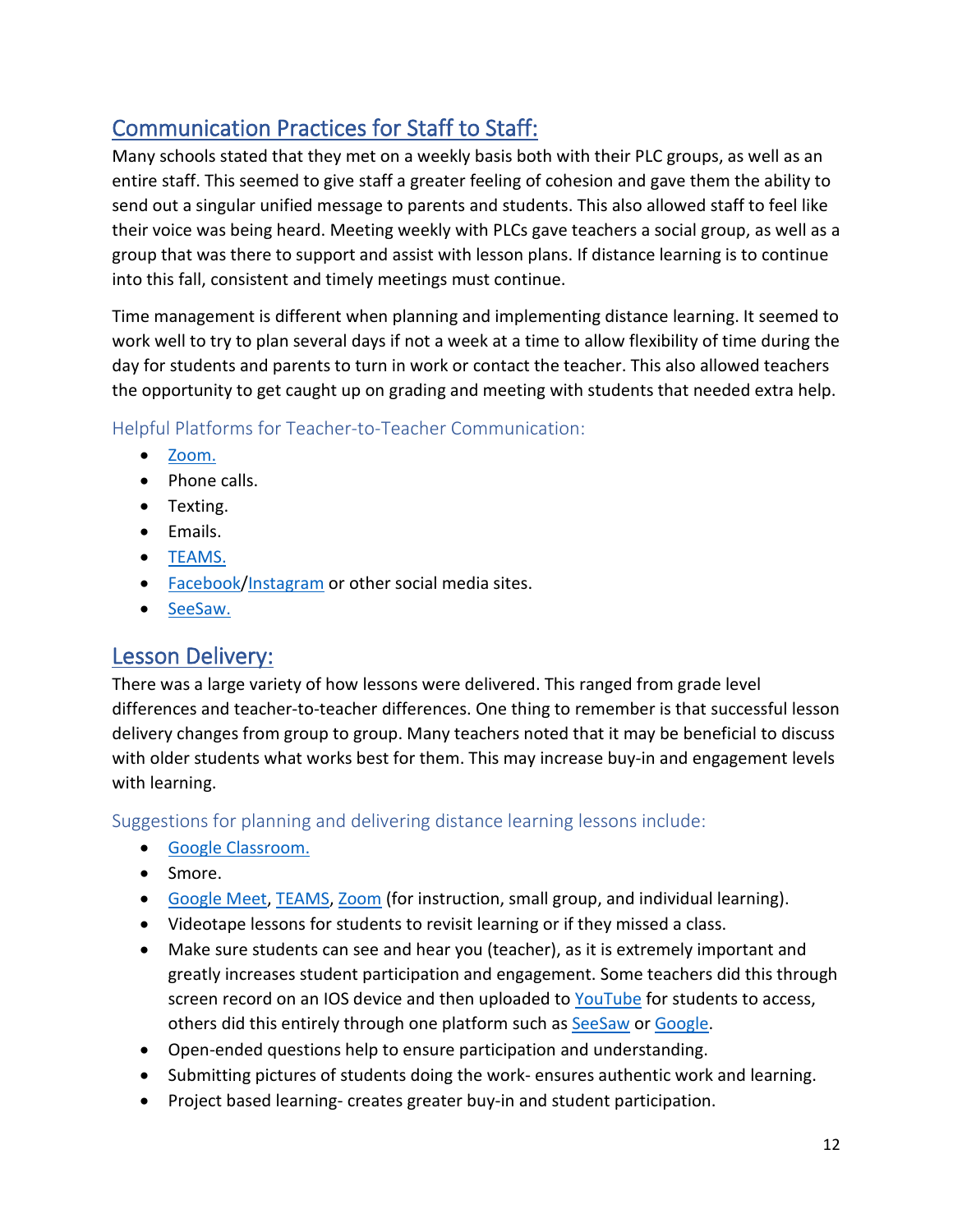- • Teacher "office hours" allows students to schedule time either one-on-one or in small groups for reteach or enrichment opportunities.
- Color coding and scheduling helps students stay on task with work.
	- o **EDUcal** is a- platform for students to create calendars.
- Interactive digital note booking.
- Bring in a community member for interview and Q&As for increased student. participation and engagement.
- Teacher-based [Facebook](https://www.facebook.com/) groups provide ideas to support student learning.
- Career and technical education online resources provided by ND Department of CTE and the Association of Career and Technical Education.
- • Student-centered approach puts the ownership of learning on the students and creates an environment where the teacher is the facilitator.

# Supporting Students in Special Populations:

 are communicating and working together so students/families are not being double booked or being sent mixed messages, causing stress and confusion. Consider that there may be bigger that given time, under the current circumstance. Multiple schools have found that doing a When it comes to special populations, there is a wide variety of needs, issues, and concerns. Be aware of possible language barriers, as well as technical barriers. When reaching out to any student/parent, be as empathetic and flexible as possible. Make sure that all school personnel situations/needs going on within a family structure than homework or school attendance. Try to take that stance and assume that everyone involved is doing the best that they can do at parent training night has helped parents understand the different platforms and know how to access all the information that their student needs.

 students that are receiving modifications, Specially Designed Instruction (SDI), or accommodations to ensure students are always getting what they need. Staffing also needs to be looked at to ensure that all staff members are being utilized to the greatest extent possible (i.e. Paraprofessionals). Additionally, Special Education teams need to debrief regularly. These debriefs should include switching up who is working with whom, personality conflicts, change of pace, grades, communications sent home, etc. All these strategies can help reset a student's behavior and engagement levels. Open communication needs to occur with all staff members that are directly working with

# Gifted and Talented Students:

 Gifted and Talented (GT) falls under the Special Education umbrella. Do not assume GT more quickly to stay engaged. When offering work, make sure to consider enriching (focusing on the topic), extending (broaden the topic), enhancing (interrelated the topic), or accelerating (pacing faster) the learning. These strategies will help maintain engagement for GT students. students will be proficient with distance learning; they may become less engaged if they have already mastered the assigned work. These students may need to move through the curriculum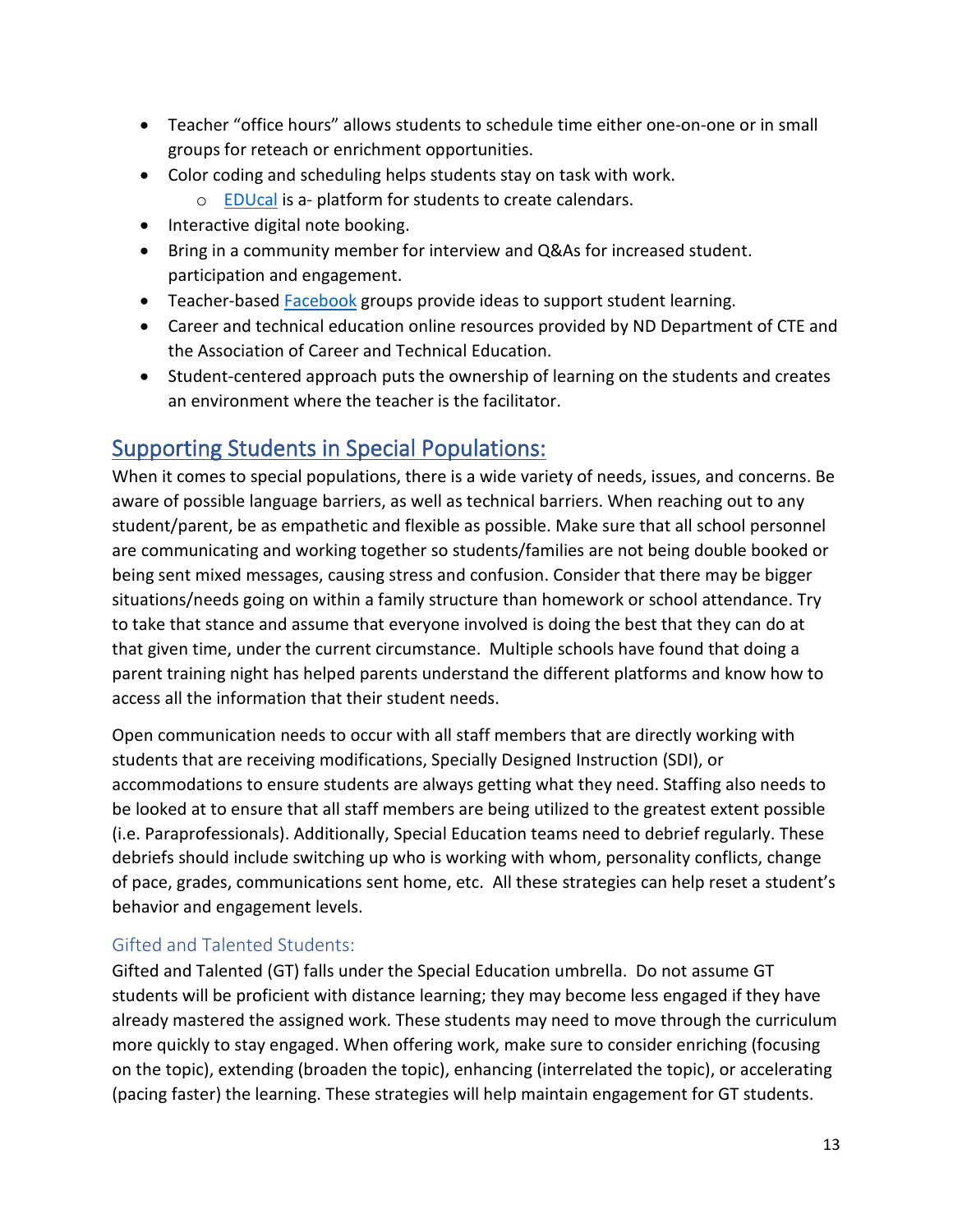- • Workload needs to be the same as peers but differentiated for their needs.
	- $\circ$  i.e. if you are appropriately differentiating, GT students should not feel you are giving them "additional work".
	- and Richard Cash, or contact [Ann Duchscher.](mailto:duchscs@fargo.k12.nd.us) o See *Differentiation for Gifted Learners: Going Beyond the Basics* by Diane Haecox
- Pre-Assess their skills. If GT students already know most of the content (not all), give an extension to their learning. Seek out other resources to amend learning.
- • Bring depth and complexity into instruction.
	- o See *Gifted Guild's Guide to Depth and Complexity* by Byrd and Van Gemert or contact Beth Ustankto [\(jacqueline.owen@vcsu.edu\)](mailto:jacqueline.owen@vcsu.edu)
- Could students be moved into a different level classroom if work at the current level is not fitting their current learning needs? What would the role of student investment play?
- • There are SEL concerns for this group. High expectations lead to high stress. Students input is important. They should want differentiated experiences. Students who are twice exceptional (2E) need to be carefully assessed for interest/readiness.
- • There are students that are both GT and have IEP needs. It is imperative that these students are being granted appropriate academic experiences, while IEP needs are them a pathway to success. Contact [Jackie Owen](mailto:jackie@ndgiftedchildren.org) for assistance. addressed. Unless there is concurrent attention to high potential, these students typically show inconsistent academic performance. Developing their talents will provide

# Special Education/504s Students:

 To ensure all aspects of IEPs are being met, the Special Education teacher must be a part of planning and lesson delivery whenever possible, as IEP minutes matter. A common issue teacher encountered this spring was that it was meeting students at scheduled times due to the variety of schedules. Scheduling had to be done creatively (individually, small group, with siblings if possible, etc.)

# Things to Consider:

- Utilizing paraprofessionals would have helped some districts
- Meeting minutes was challenging.
- In smaller districts, Special Education teachers were driving to individual students' homes to help with instruction one-on-one.
- Families are concerned and worried if students are getting enough teacher input and interaction to be fully grasping all learning.
	- o Compensatory Services are extra services given (because all needs/goals/services were not met).
		- **They will not be given during core instruction time.**
- If services are delivered one-on-one, students on IEP/504s may not need as many minutes or as much time.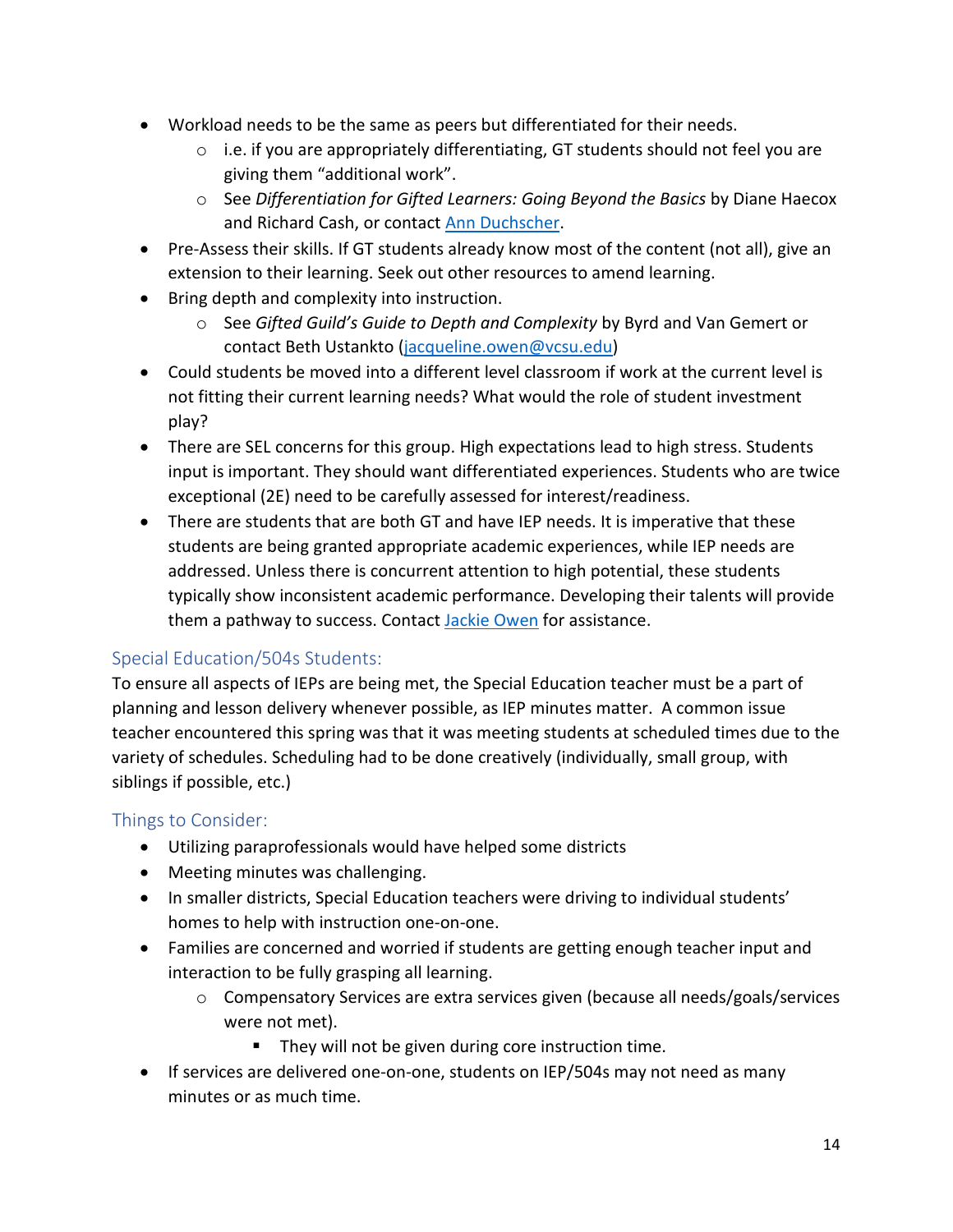- o If needs/goals are being met, this is okay.
- Legality issues come up here, as well (i.e. special needs students on [Zoom\)](https://zoom.us/).
	- o Some platforms are HIPAA compliant, waivers, etc.
- • Elementary is usually where students are identified.
	- o How will we monitor for these students online?
	- o How will we assess?
	- o How do we identify?

# English Language (EL) Students:

 Work closely with the EL teacher to keep EL students on track, because sometimes EL parents are unable to fully engage. Many schools share EL teachers or simply do not have one. When working with EL students, consider the following:

- Need to provide a translator.
	- o Expecting students to translate correct information to parents can sometimes be an issue.
- • All work/communication sent home needs to be in the family's home language
	- $\circ$  Just because a family speaks a language does not mean they can read that language.
- [TalkingPoints](https://talkingpts.org/) app can translate in many different languages.
	- o Communication is in English on teacher's end but sends to parents/students in their home language.
	- o This app uses the formal form of language.
- • Many of these families are in lower Social Economic Status (SES), which affects their ability to have necessary items for distance learning.
	- may have to be flexible to accommodate for these students and parents. This will help take some of the pressure off parents/students during distance there are not accurate translations guiding parents/students on how to use technology, it will make distance learning even more difficult and frustrating.  $\circ$  Sometimes one technology platform is easier for this special population. You learning. Keep in mind that translation for technology use was a major issue. If
- Many EL teachers rotate schools, but some have paraprofessionals in each school to help.
- • Make sure you are reaching out and letting students/parents know you are there to help
	- o Many have very high respect for teachers and won't always voice concerns.
	- $\circ$  Many parents may feel shame that they are not proficient in English and may try to avoid communication because of this.
- • Evaluate EL students for giftedness, too. EL students are under-identified in gifted services. Signs to look for include:
	- $\circ$  Acquire the new language at a faster rate than typically seen in this population
	- o Show an ability to translate at an advanced level.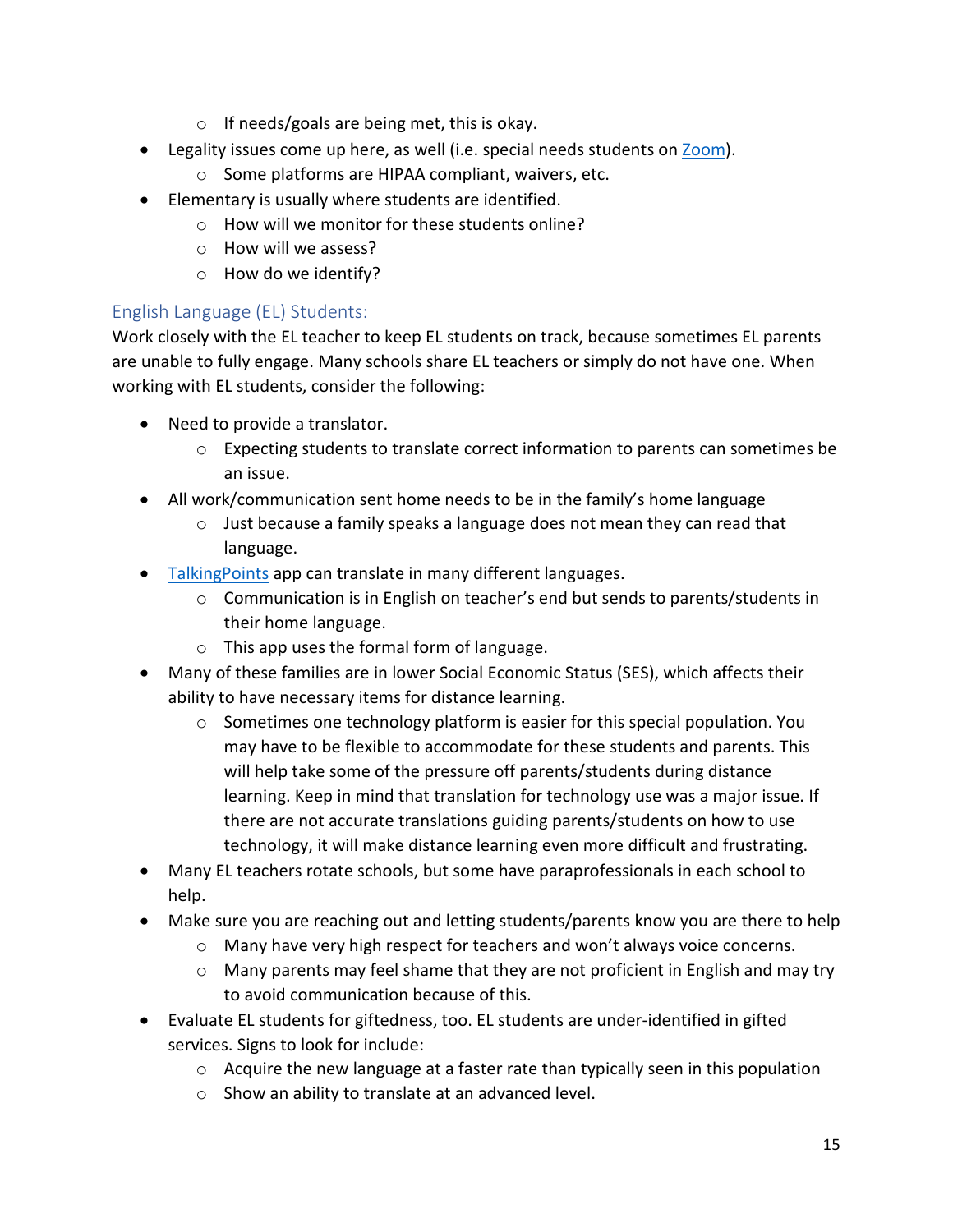- $\circ$  Show aptitude for negotiating between cultures.
- o Display inventive leadership and/or imaginative qualities.
- o Read significantly beyond grade level in heritage language.
- o Assumed adult duties at a very young age.
- culture. o Show notable street smarts and/or rapid ability to integrate into majority

### Split families or Students with Unique Family Structures:

- Families in these circumstances can be difficult to get ahold of.
- Sometimes one parent/guardian does not have internet connection.
- Students may leave things (particularly technology) at one home and then work could not get done until returned to that home.

### Homeless Students:

 services to be provided. Students could utilize telemedicine services. Chose a safe place to pick up or meet with them which maintains their anonymity and allows

### Migrant Students:

 There are concerns about gaps with students as they move around and with how much they have missed or lost during moving and during distance learning.

### Transient Students (tribal, polysubstance, etc.):

There are concerned about gaps with students who routinely rotate between tribal and community public schools. Many of these students move around frequently, so they cannot be tracked. Trauma is a huge concern. It can be very difficult to stay in touch with and difficult to receive work from these students.

# Staff Mental Health:

 For many individuals, the sudden shutdown that occurred last spring could be described as a grieving period. The continual uncertainty became very exhausting and difficult to manage not days. On top of that, the way that school/teaching/education had been done for years changed structures and schedules needed to be put in place. It was very difficult for many teachers to adult also needing to work from home. Teachers and administrators need to be okay with taking time to take care of themselves. If they are not okay, they cannot properly support their only for the teacher, but also when relaying information to students and parents. All the structure, support, interactions, and face-to-face contact was taken away within a matter of and had to be executed in an entirely new fashion. It became clear that new protocols, juggle teaching their students, teaching their own children, and even working around another students, staff or parents.

### Activities to Support Mental Health:

• Read a book (or short story) for pleasure.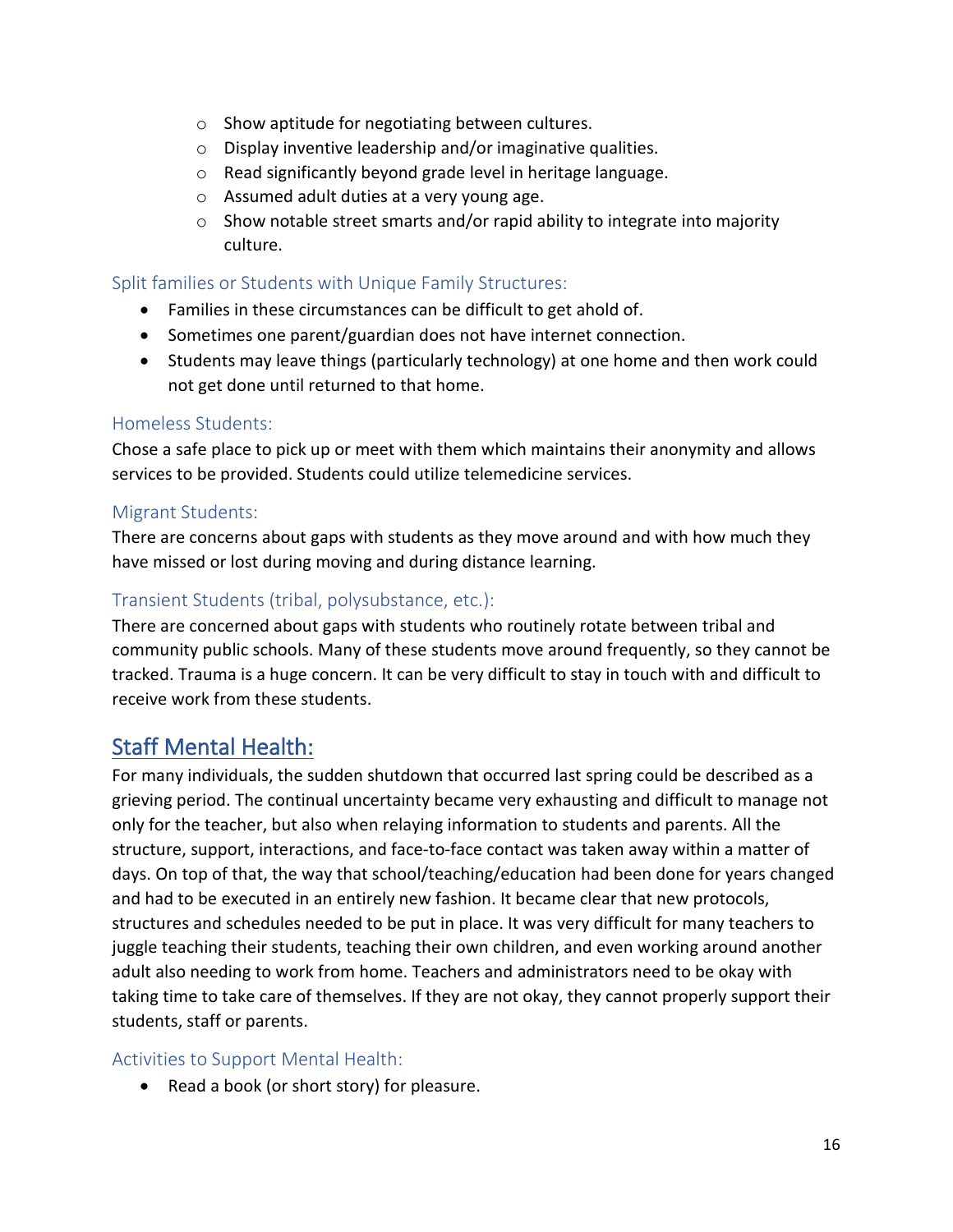- Exercise.
- Spend time with family.
- Get outside.
- Take a break away from the computer.
- Set defined office hours.
- Be flexible with yourself and others.
- Accept that it is okay to say, "I don't know".
- • Create a resilience group for staff or find SHORT webinars/videos to share with staff weekly to inspire/engage.
- App [Marco Polo](https://www.marcopolo.me/download/) is great for SEL.

# Stressors for Mental Health:

- • Administrative support was key. Admin who promoted positive social/emotional wellbeing helped their staff maintain a healthy work/family lifestyle.
- • Many teachers felt supported in the beginning, however, as time went on, they felt more isolated. Parents were not as flexible or as understanding that distance learning was also new to the teachers. Some teachers are fearful of lack of parent support in the fall.

Suggestions for Dealing with Criticism from Parents or Community Members:

- Limit time on social media.
- Look for opportunities to support colleagues in small but positive ways.
- Have a consistent phrase to share with colleagues when things get difficult.
- Remember that much of the criticism is a result of fear, stress, and uncertainty.

# Student Mental Health:

 trickledown effect to the students, based on the mental health of their families and parents. It is extremely important to reach out to parents, show support, and allow them to share their It was difficult to determine the mental health of students during distance learning. Children are more apt to communicate about their emotions in a school setting. Many teachers see a circumstances consistently.

 not always purely academic (communicate about favorite hobbies or things they are doing to help their stress during distance learning). Do not make assumptions - time must be given to On a day-to-day basis, it can be beneficial to students when teachers connect on a level that is teachers and students to communicate about stress, emotions and SEL.

 alleviate stress. When in doubt, contact the school counselor. It is important for teachers to know their limit when helping students who are struggling with stress or other issues. It is okay to set boundaries or suggest a meeting with a school counselor if you feel that a situation or circumstance is outside your expertise. When meeting with a student, talk about how they are doing, help them move forward and